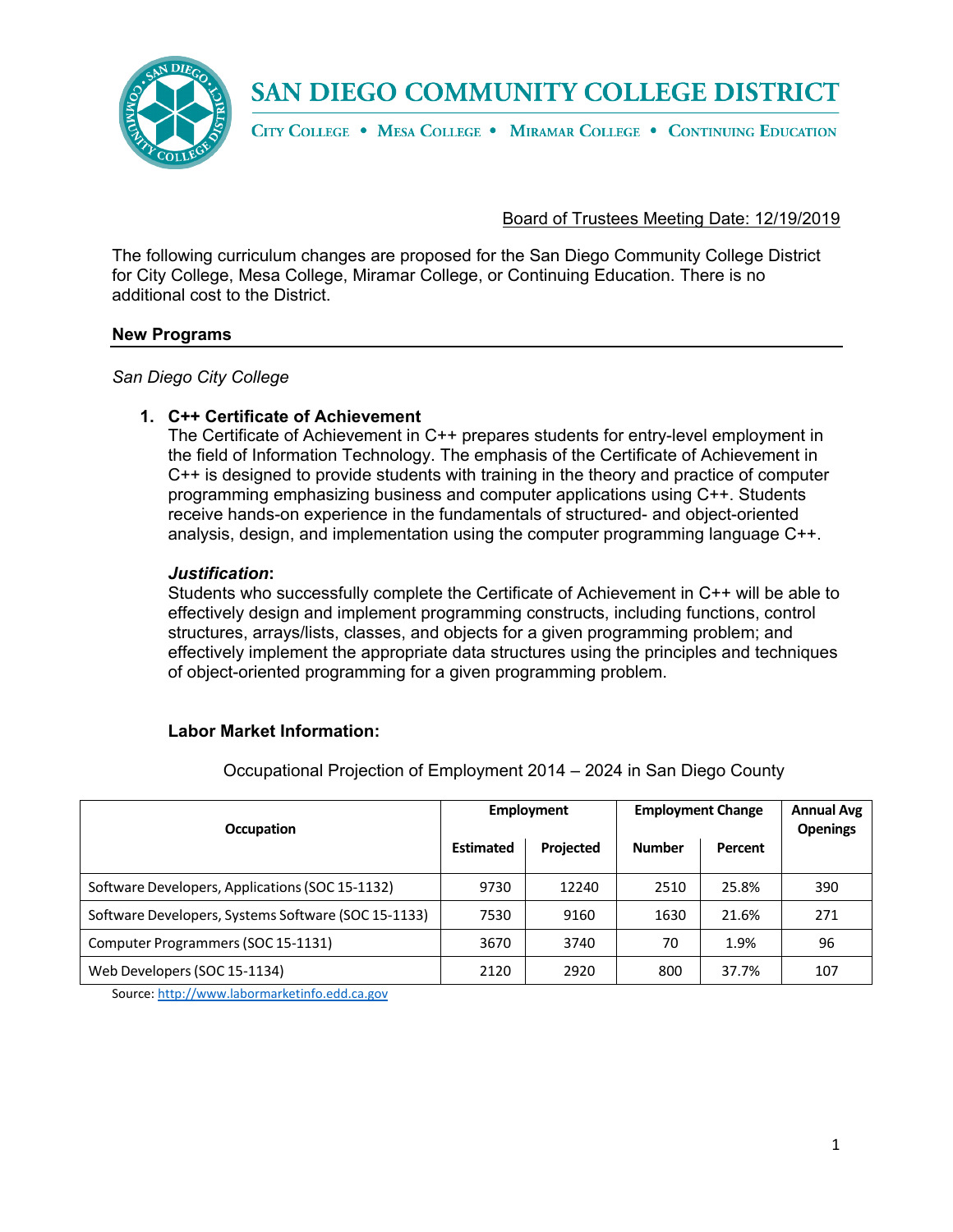

CITY COLLEGE . MESA COLLEGE . MIRAMAR COLLEGE . CONTINUING EDUCATION

#### *San Diego Mesa College*

#### **1. Health and Wellness Coaching Certificate of Achievement**

The Certificate of Achievement in Health and Wellness Coaching gives students the skills to improve the health of individuals and groups through interventions in behavior change, nutrition, and physical activity. Program graduates will facilitate healthy lifestyle change in multiple sectors of the allied health field. This certification is intended for those working or planning to work as health coaches, personal trainers, registered dietitians, registered nurses, physicians, physical therapists, physician assistants, physical therapy assistants and others who work in the allied health field.

#### *Justification***:**

As the health and wellness industry continues to expand, there is a need for individuals who understand the principles of behavioral modification to improve individual and population level health. This certificate positions students at the forefront of an expanding health and wellness industry. Students who successfully complete the program can use the skills learned to work as a health and wellness coach in a variety of setting, including: hospital, insurance, private company, or entrepreneurial.

#### **Labor Market Information:**



Emerging Occupation

Number of Online Job Postings for *Health Educators* in San Diego County (2010- 2017)

Source: Centers of Excellence[, http://coeccc.net](http://coeccc.net/)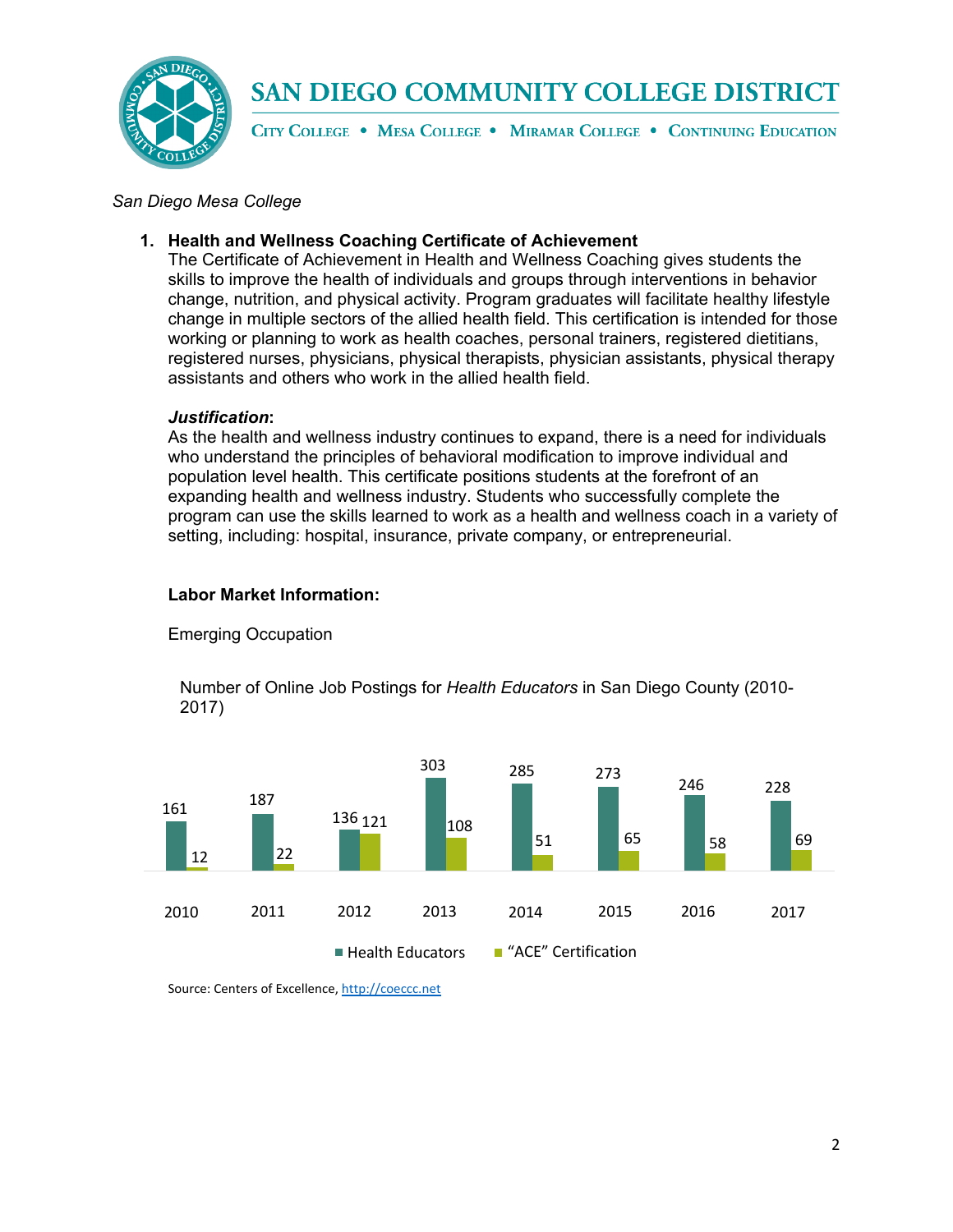

CITY COLLEGE . MESA COLLEGE . MIRAMAR COLLEGE . CONTINUING EDUCATION

#### *San Diego Miramar College*

#### *1.* **300-Hour Registered Yoga Teacher Certificate of Achievement**

This certificate prepares students to meet the requirements for the 300-Hour Registered Yoga Teacher (RYT) certification through Yoga Alliance. This advanced training builds upon and deepens the trainee's understanding of the fundamental concepts of the practice and teaching of yoga that are taught in the 200-hour certification. Specifically, this training enhances the trainee's ability to evaluate and analyze various levels of yoga classes (beginning through advanced), while obtaining essential and advanced yoga principles.

#### *Justification:*

Students who successfully complete this program meet the requirements to become a 500-hour Registered Yoga Teacher (RYT) with Yoga Alliance. The advanced training within this program provides students with skills that build upon and deepen the trainee's understanding of fundamental concepts of teaching yoga obtained in the 200-hour certification. Students can use the advanced skills learned in health clubs, spas, yoga studies, and throughout the entire health and fitness industry. This program also serves as a foundation piece to create their personal yoga business and/or yoga studio.

#### **Labor Market Information:**

| Occupation                                                  | <b>Estimated</b> | Employment<br>Projected | <b>Employment Change</b><br><b>Number</b> | Percent | <b>Annual Avg</b><br><b>Openings</b> |
|-------------------------------------------------------------|------------------|-------------------------|-------------------------------------------|---------|--------------------------------------|
| Fitness Trainers and Aerobics Instructors (SOC 39-<br>9031) | 5,098            | 5,765                   | 667                                       | 13%     | 1,006                                |

#### Occupational Projection of Employment 2018 – 2023 in San Diego County

Source: Centers of Excellence[, http://coeccc.net](http://coeccc.net/)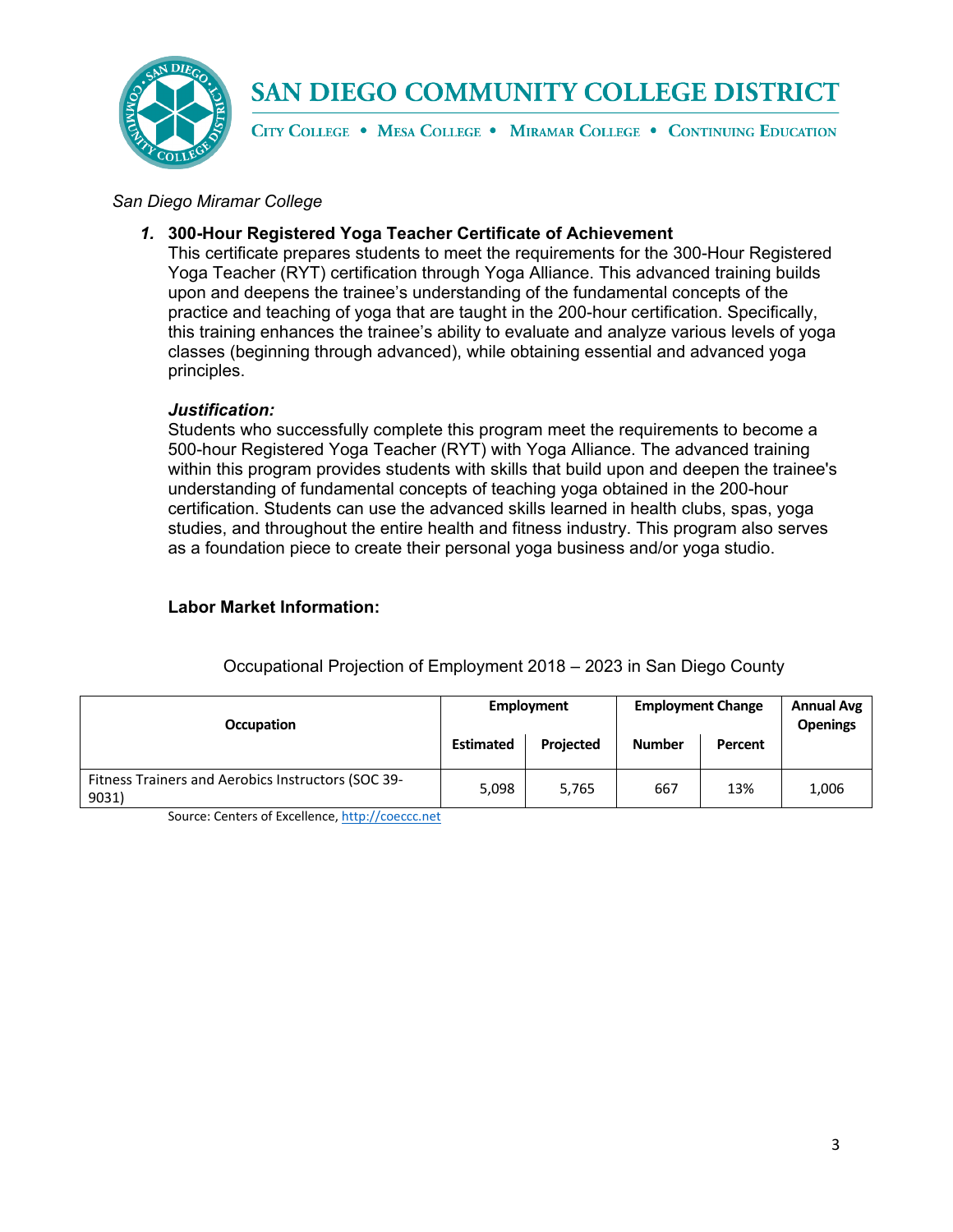

CITY COLLEGE . MESA COLLEGE . MIRAMAR COLLEGE . CONTINUING EDUCATION

### **Program Deactivations**

#### *San Diego Mesa College*

- **1. Diagnostic Medical Sonography Associate of Science** *Justification*: This degree was never offered.
- **2. Diagnostic Medical Sonography Certificate of Achievement** *Justification*: This certificate was never offered.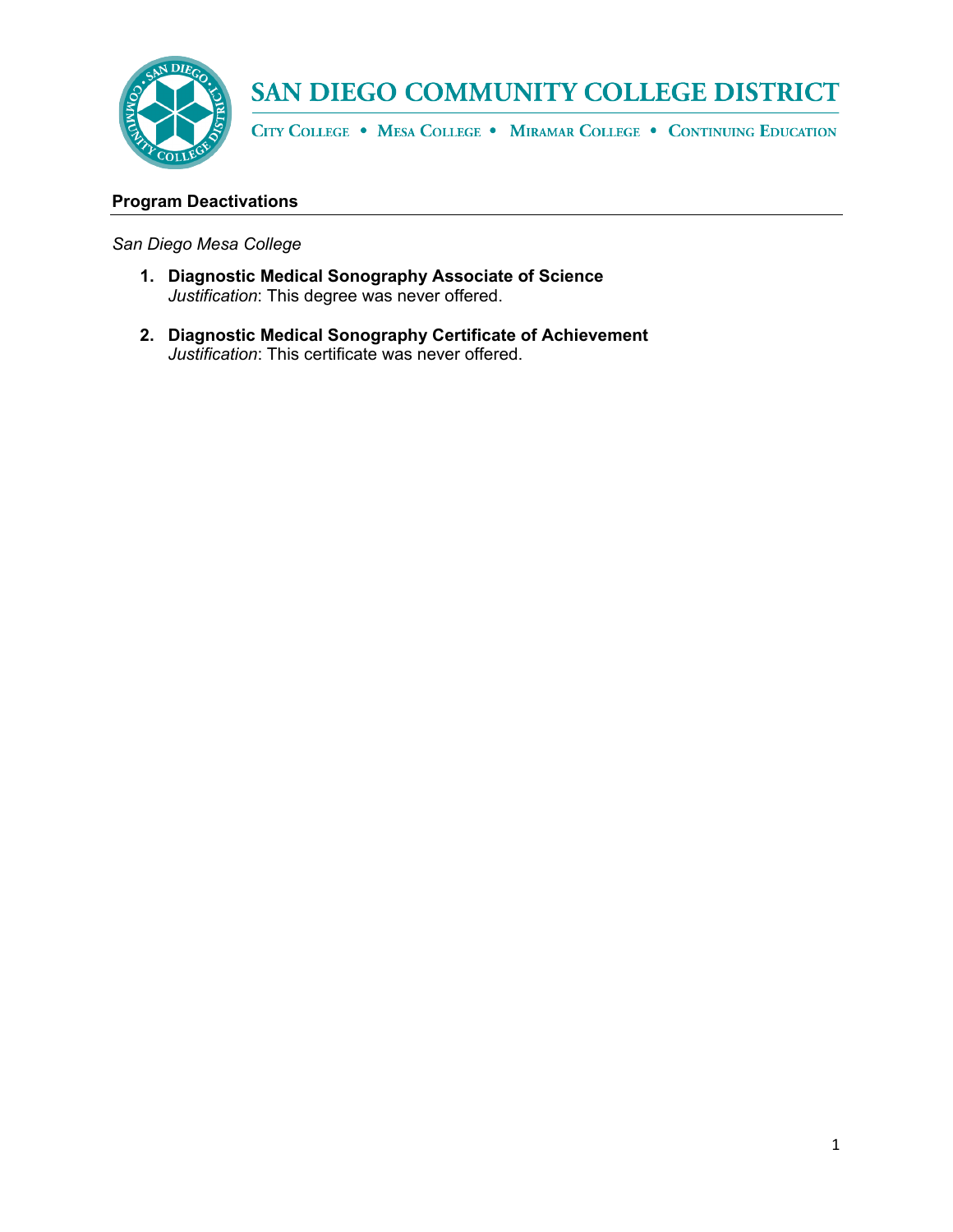

CITY COLLEGE . MESA COLLEGE . MIRAMAR COLLEGE . CONTINUING EDUCATION

#### **Program Revisions**

#### *San Diego City College*

**1. Anthropology Associate in Arts for Transfer**

#### **Changes**

- i. Remove ANTH 215 from Restricted Electives
- **2. English Associate in Arts for Transfer**

#### Changes

i. Remove AMSL 115/116/215/216, ARAB 101/102, CHIC 130, ENGL 101/105/210/211/215/216/220/221/240/245A/245B/247A/252A/252B, FREN 101/102/201/202, GERM 101/102/201, ITAL 101/102/20, RUSS 101, and SPAN 101/102/201/202/215/216 from Restricted Electives.

#### **3. History Associate in Arts for Transfer**

#### Changes

i. Remove AMSL 115/116/215/216, BLAS 145A/145B, ECON 120/121 FREN 101/102/201/202, GEOG 102, GERM 101/102/201, ITAL 101/102/201, POLI 102/103/140, and SPAN 101/102/201/202/215/216 from Restricted Electives.

#### **4. Journalism Associate in Arts for Transfer**

#### **Changes**

- i. Remove AMSL 115/116, COMS 103/135/170, ECON 121, DJRN 205/211/215, ENGL 205, MATH 119, PSYC 258, PHOT 100/102/105, PHIL 100/101/205, POLI 101/103, and RTVF 100/110/160 from Restricted Electives.
- ii. Add DJRN 205/211to Courses Required for the Major.

#### **5. Philosophy Associate in Arts for Transfer**

#### Changes

- i. Add PHIL 104A/104B to Courses Required for the Major.
- ii. Add PHIL 100/101/102A/102B/131 to Restricted Electives.
- iii. Remove AMSL 116/215/216, ARAB 102/201A, ENGL 105/205, HIST 105/106, HUMA 101/102/103/106/201, ITAL 102/201, SPAN 102/201/215 from Restricted Electives.

#### **6. Political Science Associate in Arts for Transfer**

#### **Changes**

i. Remove POLI 124 from Restricted Electives.

#### **7. Sustainability Associate of Arts**

#### **Changes**

i. Remove BUSE 115, MATH 115/119, PHIL 101, PSYC 258, and SOCO 223, from Courses Required for the Major.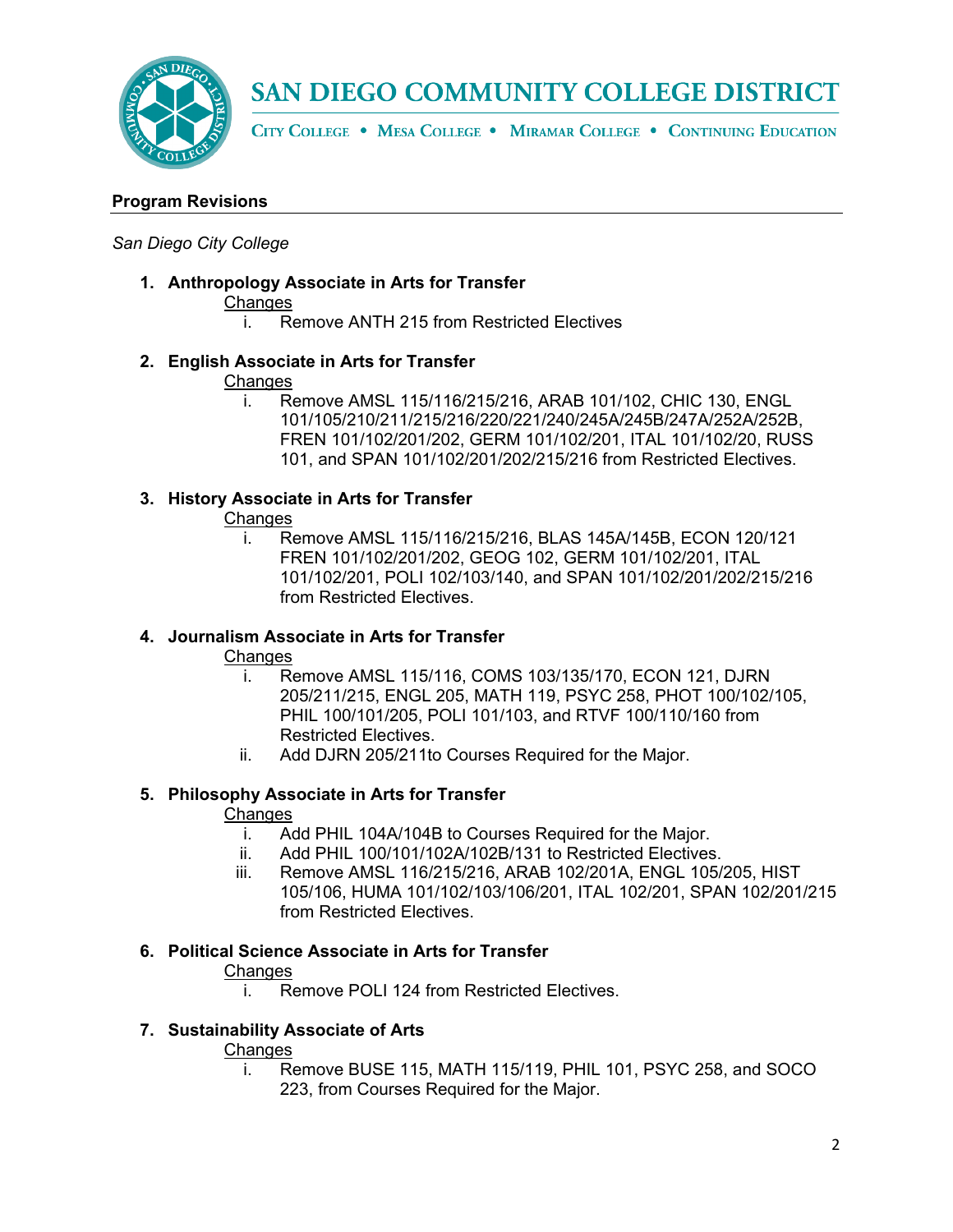

CITY COLLEGE . MESA COLLEGE . MIRAMAR COLLEGE . CONTINUING EDUCATION

ii. Add AGRI 102, BUSE 115, CHEM 111/111L, MATH 115/119, PEAC 101 PHIL 101/131, POLI 201, PSYC 258, and SOCO 223 to Restricted Electives.

## **8. Sustainable Urban Agriculture Associate of Science**

#### **Changes**

- i. Remove BIOL 107 from Courses Required for the Major.
- ii. Add AGRI 107 to Courses Required for the Major.

### **9. Urban Gardening Certificate of Achievement**

#### **Changes**

ii. Add AGRI 107 to Restricted Electives.

#### *San Diego Mesa College*

### **1. Dance Certificate of Performance**

#### **Changes**

- i. Add DANC 127 to Restricted Electives
- ii. Decrease Total Units Required from 17 Units to 15.5 Units
- **2. Geographic Information Systems Technician Certificate of Achievement Changes**

i. Increase Total Units Required from 13-16 Units to 17-19 Units

**3. Liberal Arts and Sciences: Social and Behavioral Sciences-Women's Studies Associate of Arts**

### **Changes**

- i. Add HIST 141/142, and WMNS 101 to Courses Required for the Major.
- ii. Remove PHIL 126 to Courses Required for the Major
- iii. Add ANTH 117, ARTF 108/188, BLAS 150/175. CHIC 170, ENGL 237, HIST 141/142, HUMA 210, POLI 123, and SOCO 125 to Restricted Electives.
- iv. Remove PSYCH 133 from Restricted Electives.

#### **4. Neurodiagnostic Technology Associate of Science** Changes

i. Decrease Total Units from 55 Units to 45 Units

#### **5. Neurodiagnostic Technology Certificate of Achievement Changes**

i. Decrease Total Units from 55 Units to 45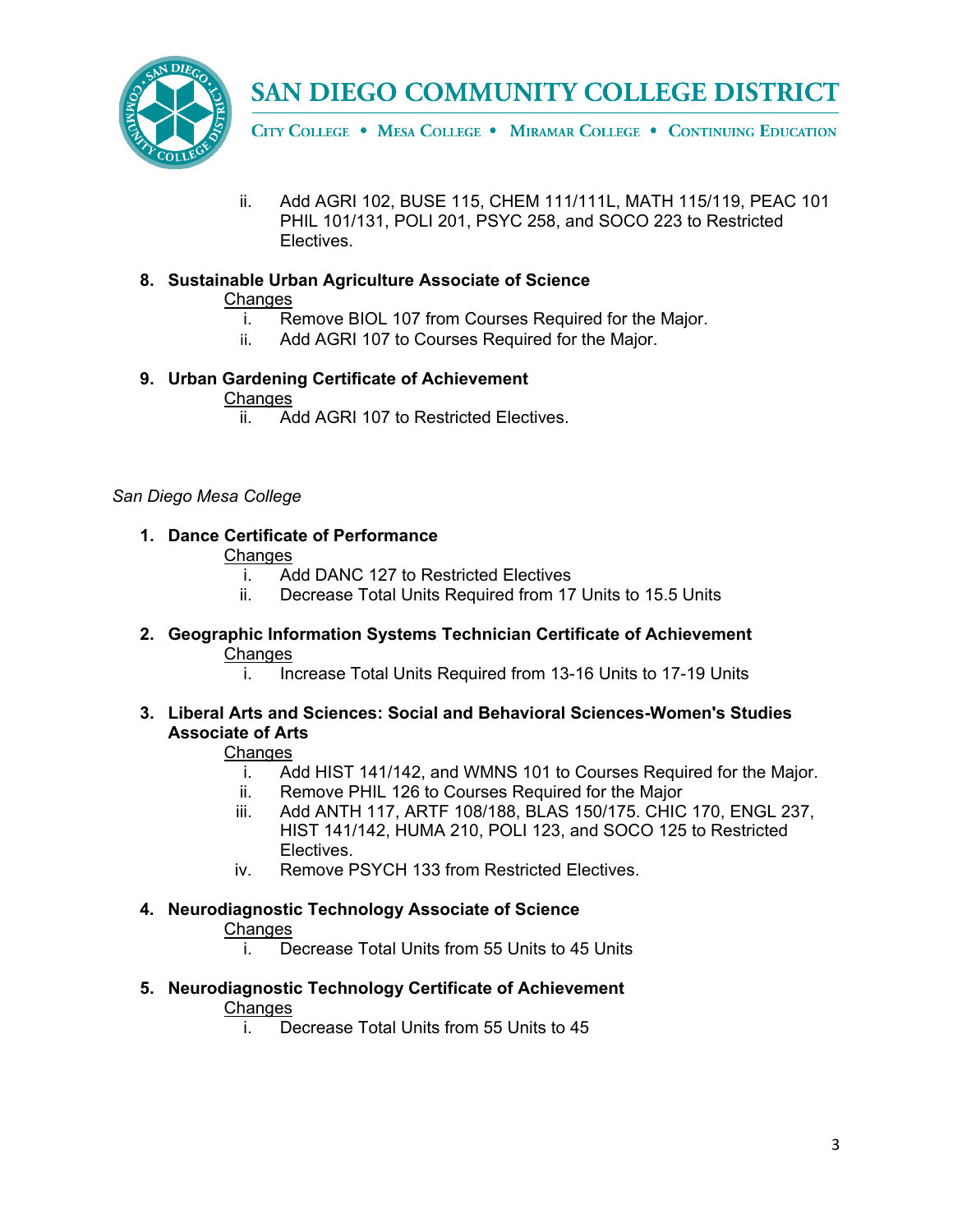

CITY COLLEGE . MESA COLLEGE . MIRAMAR COLLEGE . CONTINUING EDUCATION

#### *San Diego Miramar College*

#### **1. Entrepreneurship Associate of Science**

#### **Changes**

- i. Remove EXSC 292 from Restricted Electives.<br>ii. Add EXSC 292A to Restricted Electives.
- Add EXSC 292A to Restricted Electives.

## **2. Entrepreneurship Certificate of Achievement**

#### **Changes**

- i. Remove EXSC 292 from Restricted Electives.
- ii. Add EXSC 292A to Restricted Electives.

## **3. Independent Business Ownership Certificate of Performance** Changes<br>i. R

- Remove EXSC 292 from Restricted Electives.
- ii. Add EXSC 292A to Restricted Electives.

#### **4. 200-Hour Registered Yoga Teacher Certificate of Performance Changes**

- i. Remove EXSC 292/293/145A/145B/145C/145D from Courses Required for the Major.
- ii. Add EXSC 292A/292B to Courses Required for the Major.
- iii. Add EXSC 145A/145B/145C/145D to Restricted Electives.

#### **5. Psychology Associate in Arts for Transfer**

#### Changes

- i. Remove MATH 104/116/121/141/151, PHIL 100, PHYS 125/126, PSYC 211, and SOCO 101/110 from Restricted Electives.
- ii. Add PSYC 161/283 to Restricted Electives.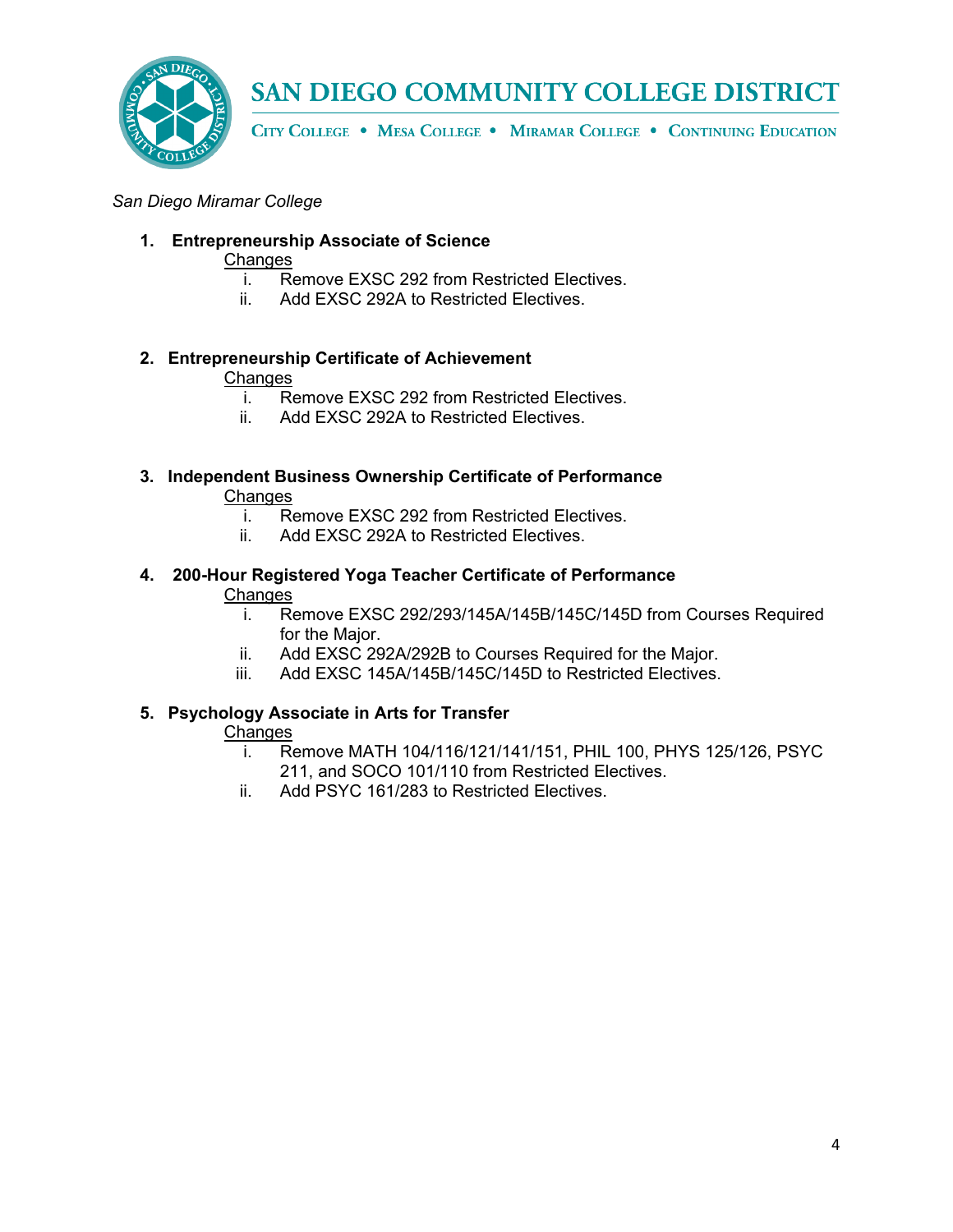

CITY COLLEGE . MESA COLLEGE . MIRAMAR COLLEGE . CONTINUING EDUCATION

| <b>New Courses</b>                                                                                                                                                                                                                                                                                                                                                                                                                                          | <b>Units</b>                                                                                 |
|-------------------------------------------------------------------------------------------------------------------------------------------------------------------------------------------------------------------------------------------------------------------------------------------------------------------------------------------------------------------------------------------------------------------------------------------------------------|----------------------------------------------------------------------------------------------|
| San Diego City College                                                                                                                                                                                                                                                                                                                                                                                                                                      |                                                                                              |
| CISC 183- Web Development with Ruby on Rails                                                                                                                                                                                                                                                                                                                                                                                                                | 4 Units                                                                                      |
| San Diego Mesa College                                                                                                                                                                                                                                                                                                                                                                                                                                      |                                                                                              |
| <b>EXSC 236A—Theories and Strategies of Beach Volleyball I</b><br><b>EXSC 236B-Theories and Strategies of Beach Volleyball II</b><br>EXSC 243A-Theories and Strategies of Water Polo I<br>EXSC 243B-Theories and Strategies of Water Polo II<br>EXSC 298-Applications of Health and Wellness Coaching<br>HEAL 103- Introduction to Public Health<br><b>HEAL104- Public Health and Social Justice</b><br>HEAL 107—Lifestyle Medicine for Health and Wellness | 2 Units<br>2 Units<br>2 Units<br>2 Units<br>$0.5 - 1$ Units<br>3 Units<br>3 Units<br>3 Units |
| San Diego Miramar College                                                                                                                                                                                                                                                                                                                                                                                                                                   |                                                                                              |
| FIPT 322G-Open Water Rescuer - Basic                                                                                                                                                                                                                                                                                                                                                                                                                        | 0.5 Units                                                                                    |